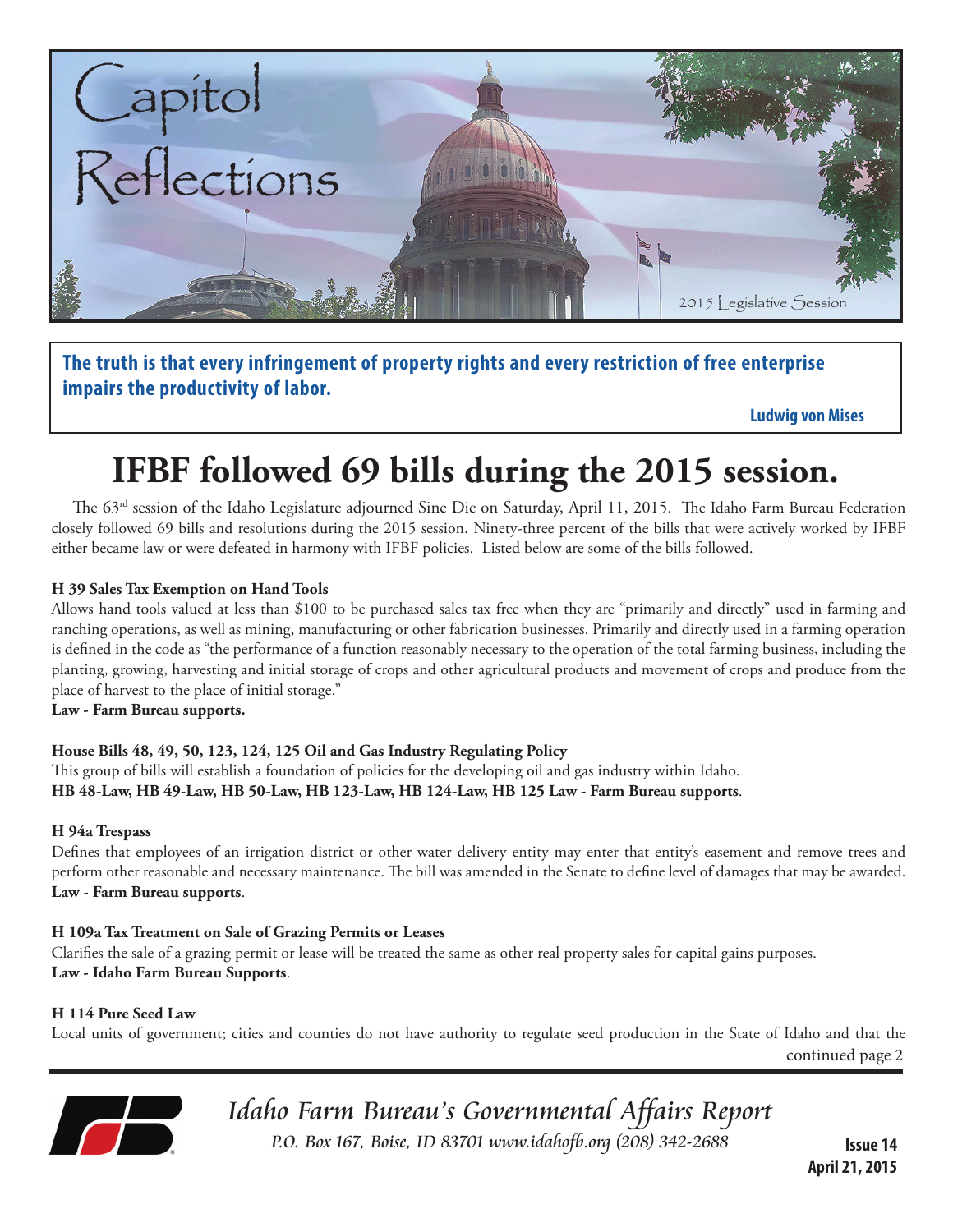Idaho Department of Agriculture has that sole responsibility. The Idaho Pure Seed act is amended by defining and adding three activities relating to agricultural seeds- cultivating, producing and processing, and stating regulation of these activities is the exclusive responsibility of the State of Idaho.

#### **Law - Idaho Farm Bureau supports.**

### **H 133 Livestock Capital Gains Exemption**

Idaho tax law allows a 60 percent tax deduction for capital gains derived from the sale or disposition of tangible personal property used in revenue-producing business and held for at least 12 months. This legislation established consistent treatment of all qualifying capital gains, rather than holding livestock to a different standard.

# **Law - Farm Bureau supports**.

## **House Bills 144, 260, 266, 299 Transfer Fee Increase**

Each of these transportation funding bills included a two cent increase of the transfer fee on all fuel within the state of Idaho. This fee is currently one cent per gallon and is used to fund mitigation and clean-up of leaking petroleum storage tanks. The two cent increase would have applied to all fuel, including off-road fuel used in farming, mining, construction, aviation and home heating. **Farm Bureau opposes** taxing off-road fuel for the purpose of funding transportation infrastructure and maintenance. **All four bills held in committee.**

# **H 146 Repeal of Gasoline Tax Refund for Off-road Use**

Repeals Idaho Code which allows for a refund of gasoline fuel tax that is used in vehicles not licensed for operation on highways (farm equipment, construction and mining equipment, etc.) The purpose of the bill was to raise money for transportation funding.

### **Held in committee - Farm Bureau opposes.**

### **H 197 Degradation Standard within a Mine and Point of Compliance Designation**

Legislation codifies existing rules into Idaho Code. Clarifies the intent and established that drinking water standards shall not be measured within a mine, but that a point of compliance shall be designated and monitored outside of the mine boundary. **Law - Farm Bureau supports**.

#### **H 265a Federal Lands Transfer Compact**

Enters Idaho into a compact with other western states to work together cooperatively to gather data and develop legal and political strategies to secure the transfer of federal lands to the states.

# **Held in Senate Resources Committee - Farm Bureau supports.**

#### **House Joint Memorial 1 Regulation Freedom Amendment**

Urges the United States Congress to propose the Regulation Freedom Amendment to the US Constitution for ratification by several states. The Regulation Freedom Amendment provides that whenever one quarter of either the U.S. House or Senate declares in writing their opposition to a proposed federal rule, it shall take a majority vote of Congress to implement the regulation.

#### **Held in Senate State Affairs Committee – Farm Bureau Supports.**

#### **House Joint Memorial 2 Island Park Caldera Area Memorial**

Opposes the President's use of the U.S. Antiquities Act to designate the Island Park Caldera as a U.S. National Monument. **Adopted - Farm Bureau supports**.

#### **House Joint Memorial 5 Boulder-White Clouds Memorial**

Message to President and U.S. Congress to engage in a collaborative effort with Idahoans and urges the President to not unilaterally name the Boulder-White Clouds as a National Monument. **Adopted - Farm Bureau supports**.

# **House Joint Memorial 6 Food labeling, genetic engineering**

This is supporting adoption of federal standards for labeling genetically engineered food. At the federal level, legislation to establish federal labeling standards for genetically engineered foods has been introduced. **Adopted - Farm Bureau supports**.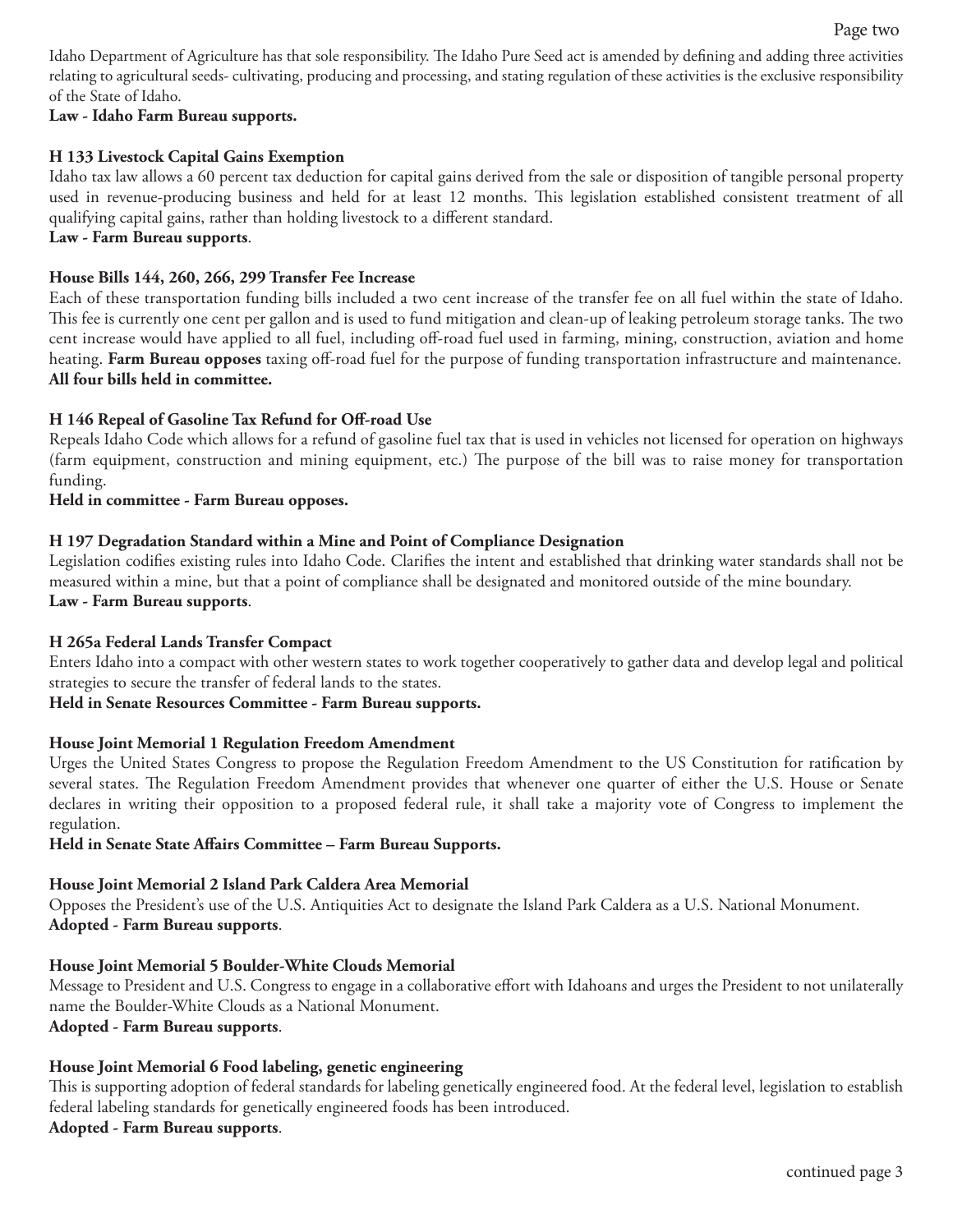#### **House Joint Memorial 8 Interstate, heavy vehicles**

Asked Congress to enact pending legislation which would allow 129,000 pound trucks on the federal highway system in southern Idaho. Currently these trucks are allowed on all highways in neighboring states and on certain state highways in Idaho. **Adopted - Farm Bureau supports**.

#### **House Joint Memorial 9 Sage Grouse Management Efforts**

A Joint Memorial asking the US Senate and House of Representatives to recognize and encourage state primacy in the long term management and protection of sage grouse and its habitat while protecting state economic interests, educational funding from state lands, and valid existing rights including private property rights.

#### **Adopted - Farm Bureau supports.**

#### **House Joint Memorial 11 Save Our Dams**

Encourages the U.S. Congress to value and protect the dams on the Columbia – Snake River system. The memorial recognizes the sovereignty of Idaho for waters within the state and the multiple use benefits the dams provide including: navigation, transportation, fish and wildlife habitat, recreation, hydro power generation, flood control and irrigation.

# **Adopted - Farm Bureau supports**.

# **S 1044 Eminent Domain Restriction**

Prohibits state or local governments from using eminent domain to build trails, paths, greenways, or other recreational ways; unless they are adjacent to a highway, road or street. The legislation does not prohibit building paths or trails, but they must be done on a willing buyer/ willing seller basis. This provides greater protection for private property owners.

#### **Law - Farm Bureau supports.**

#### **S 1062 Direct Primary Care Act**

Clarifies that Direct Primary Care agreements are not insurance and therefore are not subject to regulation by the Idaho Department of Insurance. Direct Primary Care allows consumers to enter into an agreement directly with a doctor or dentist for most routine services for a set fee. Patients would still purchase an insurance policy for catastrophic or otherwise unforeseen health care needs. This provides an alternative health care delivery system with lower costs since the insurance companies are removed from the equation.

#### **Law - Farm Bureau supports.**

#### **S 1073 Aquatic Noxious Weeds**

Provides statutory clarity for the Director of Agriculture's authority over research for biocontrol of noxious aquatic weeds. This will allow research to be done more efficiently.

#### **Law - Farm Bureau supports**.

#### **S 1074 Honey Commission**

This bill made necessary updates to the Idaho Honey Advertising Commission statute. One of the changes was dropping the word "advertising" from the title. Production regions were also eliminated.

#### **Law - Farm Bureau supports.**

#### **S 1075 Inmate Labor**

This legislation clarifies that ag employers who hire inmates through the Idaho Department of Corrections to perform agriculture labor are not required to provide worker compensation or unemployment insurance to those inmates as intended in the original 2014 legislation.

**Law - Farm Bureau supports.**

#### **S 1100 Authorities and Duties of a Watermaster**

Authorizes a watermaster to administer the water district and enhancement of water supply. Water users may by resolution, authorize the watermaster to coordinate or provide weather modification projects involving cloud seeding efforts designed to increase water supplies by enhancing natural precipitation.

#### **Law - Farm Bureau supports.**

#### **S 1111 Minimum wage**

This legislation increases the current Idaho minimum wage of \$7.25 per hour to \$8.25/hour on July 1, 2015 and \$9.25/hour on July 1,